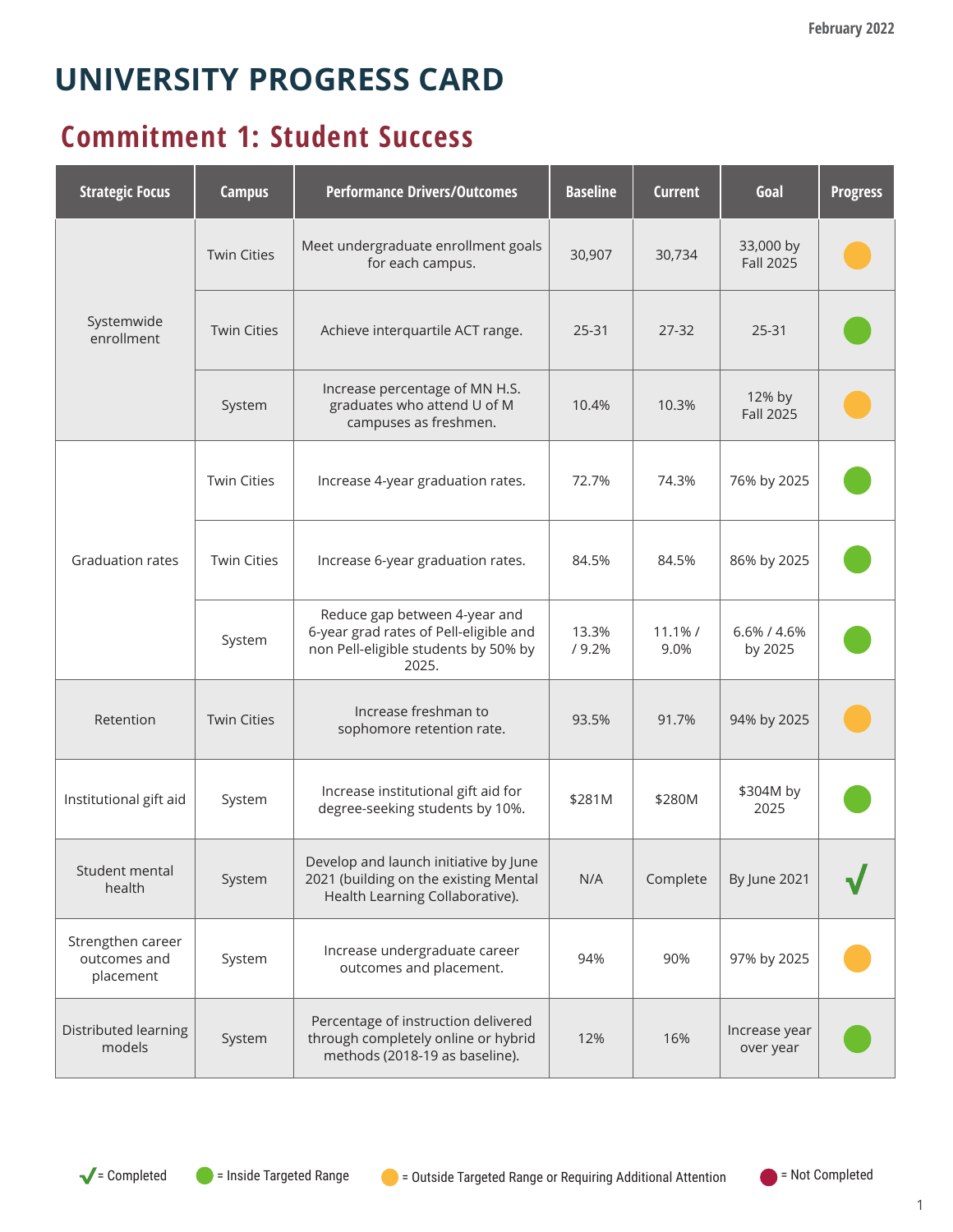## **Commitment 2: Discovery, Innovation, and Impact**

| <b>Strategic Focus</b> | <b>Campus</b>                 | <b>Performance Drivers/Outcomes</b>                                                                                                                         | <b>Baseline</b>                                                                | <b>Current</b>                                                              | Goal                                                               | <b>Progress</b> |
|------------------------|-------------------------------|-------------------------------------------------------------------------------------------------------------------------------------------------------------|--------------------------------------------------------------------------------|-----------------------------------------------------------------------------|--------------------------------------------------------------------|-----------------|
|                        | <b>Twin Cities</b>            | Increase research opportunities<br>for all undergraduate students.                                                                                          | 40.9%<br>indicating<br>participating<br>in a research<br>opportunity<br>(SERU) | 37.5%                                                                       | Above 50%                                                          |                 |
|                        | System/<br><b>Twin Cities</b> | Target growth for sponsored<br>awards of 5% per year (stretch<br>7%) for next 5 years. Maintain Top<br>10 public University expenditure<br>ranking in HERD. | \$876M / 10th<br><b>HERD ranking</b>                                           | \$1.15B/<br>Top Ten<br><b>HERD</b><br>ranking                               | \$1.1B by<br>2025/<br>Top 10                                       |                 |
|                        | <b>Twin Cities</b>            | Increase percentage of graduate<br>students and postdocs employed<br>in positions that use their degree.                                                    | 98%                                                                            | 98%                                                                         | Maintain<br>95% or<br>above                                        |                 |
| Research<br>Growth     | System                        | Grow start-ups per year.                                                                                                                                    | 19                                                                             | 20                                                                          | 25 by 2025                                                         |                 |
|                        | System                        | Increase industry<br>sponsored awards.                                                                                                                      | \$81.6M                                                                        | \$255.5M<br>(note:<br>\$140.9M<br>from Leidos/<br>NIH Prime<br>COVID study) | \$109M<br>by 2025                                                  |                 |
|                        | <b>Twin Cities</b>            | Elevate USNWR National Public<br>rankings and Shanghai rankings.                                                                                            | #26 USNWR /<br>#40 Shanghai                                                    | #26 in<br>USNWR /<br>#40 in<br>Shanghai                                     | Top 25<br>public in<br>USNWR /<br>Top 35 in<br>Shanghai<br>by 2025 |                 |
|                        | System                        | Achieve Carnegie Community<br>Engagement designation.                                                                                                       | UMM & UMTC                                                                     | Work is<br>underway<br>and on track                                         | All<br>campuses<br>by 2025                                         |                 |
|                        | System                        | Develop unified service, outreach,<br>& engagement database and map.                                                                                        | Establish<br>baseline<br>Spring 2021                                           | Complete                                                                    | By<br>December<br>2021                                             |                 |
|                        | System                        | Increase state funding.                                                                                                                                     | \$1.86B<br>$(20-21)$<br>Biennium)                                              | \$1.86B<br>$(20-21)$<br>Biennium)                                           | Expand state<br>partnership                                        |                 |
|                        | System                        | Increase state-sponsored<br>research.                                                                                                                       | \$412M (over<br>last five years                                                | \$428.7M                                                                    | Increase<br>2021-2025<br>total                                     |                 |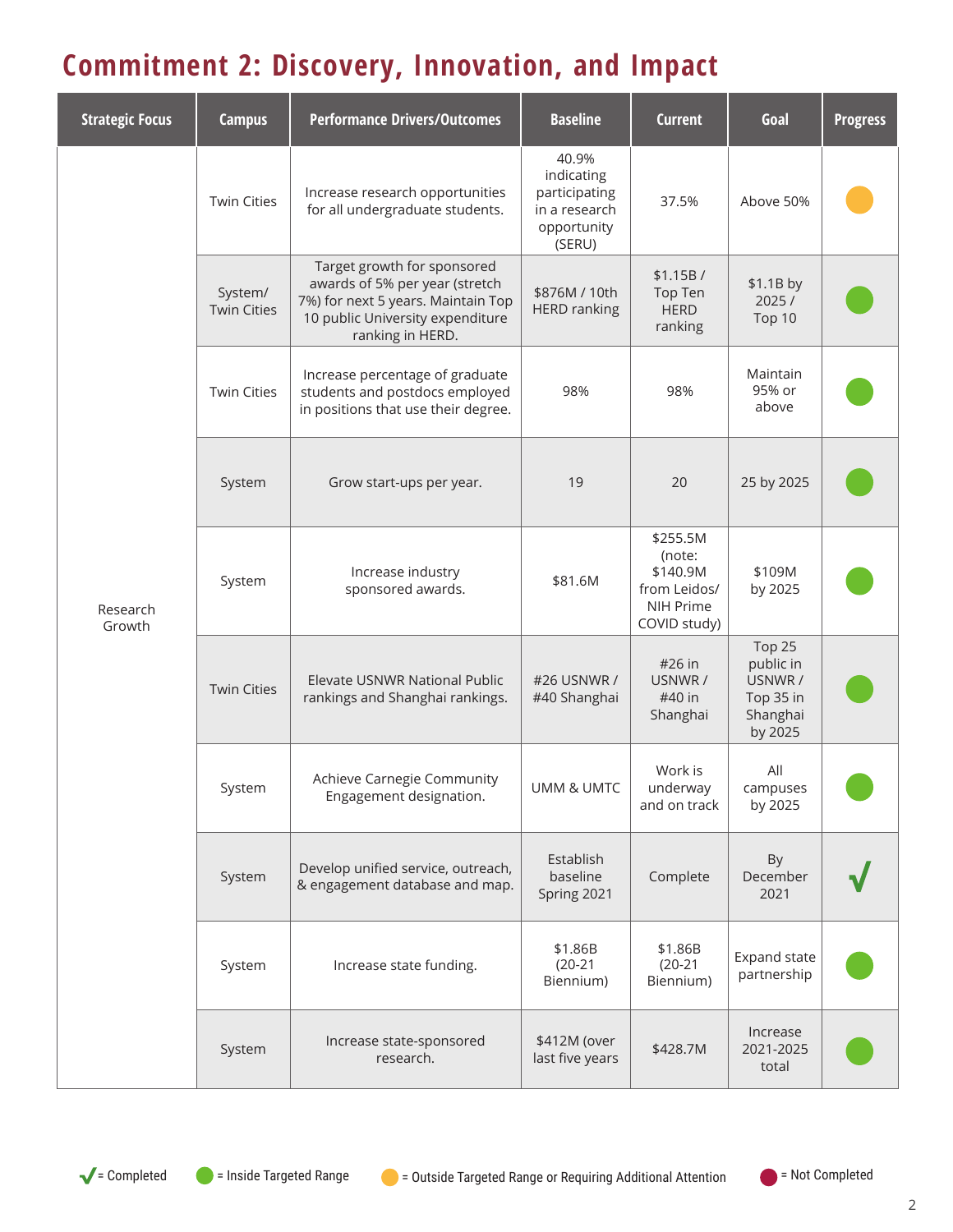### **Commitment 3: MNtersections**

| <b>Strategic Focus</b>                 | <b>Campus</b>                    | <b>Performance Drivers/Outcomes</b>                                                                                                                          | <b>Baseline</b>                            | <b>Current</b>                      | Goal                                                  | <b>Progress</b> |
|----------------------------------------|----------------------------------|--------------------------------------------------------------------------------------------------------------------------------------------------------------|--------------------------------------------|-------------------------------------|-------------------------------------------------------|-----------------|
| <b>Medical School</b><br>ranking       | System                           | Elevate NIH Blue Ridge<br>ranking each year.                                                                                                                 | 27                                         | 28                                  | Top 25<br>by 2023                                     |                 |
| Technology<br>innovation               | System                           | Increase the number of<br>med-tech / health science<br>disclosures each year.                                                                                | 239                                        | 209                                 | Increase year<br>over year                            |                 |
| Leading health care<br>delivery models | System                           | Improved patient experience<br>scores year over year.                                                                                                        | 82.6%                                      | 83.3%                               | 85% of<br>patients<br>recommend<br><b>UMN by 2025</b> |                 |
| Sustainability<br>leadership           | System                           | Increase Times Higher Ed<br>Sustainability Development Goal<br>Ranking, including but not limited<br>to climate action, clean water, and<br>land ecosystems. | Submit<br>baseline<br>data by Fall<br>2021 | Submitted<br>November<br>2021       | N/A                                                   |                 |
|                                        | System                           | Achieve Gold STAR rating.                                                                                                                                    | Duluth and<br>Morris                       | Work is<br>underway<br>and on track | All campuses<br>by 2025                               |                 |
| Climate action<br>plan for 2030        | Each<br>campus and<br>systemwide | Establish next generation<br>climate action plans for 2030.                                                                                                  | N/A                                        | Work is<br>underway<br>and on track | By 2023                                               |                 |
| Ag-innovation<br>and partnerships      | System                           | Increase number of food,<br>ag-tech, and natural resource-<br>related disclosures.                                                                           | 33                                         | 29                                  | Increase year<br>over year                            |                 |
|                                        | System                           | Actively participate in industry<br>and government food, ag,<br>and natural resource-related<br>initiatives and partnerships.                                | Actively<br>participating                  | Actively<br>participating           | Continue<br>participating                             |                 |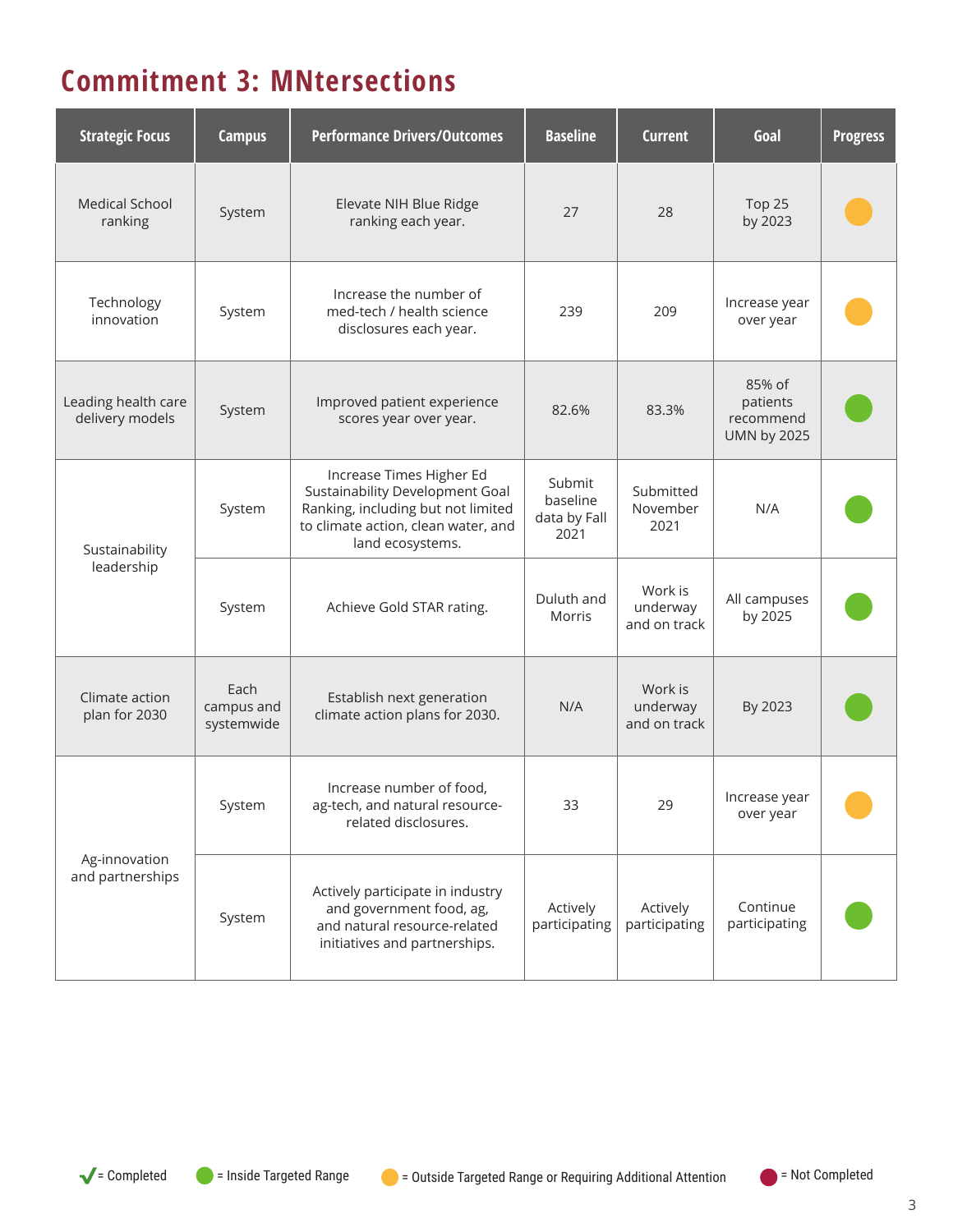## **Commitment 4: Community and Belonging**

| <b>Strategic Focus</b>                                    | <b>Campus</b>      | <b>Performance Drivers/Outcomes</b>                                                                                                                             | <b>Baseline</b>                              | <b>Current</b>                               | Goal                          | <b>Progress</b> |
|-----------------------------------------------------------|--------------------|-----------------------------------------------------------------------------------------------------------------------------------------------------------------|----------------------------------------------|----------------------------------------------|-------------------------------|-----------------|
| Recruit diverse                                           | System             | Increase percentage of BIPOC /<br>underrepresented (ethnicity)<br>undergraduate students in the<br>freshmen class.                                              | 26.1% BIPOC<br>/ 15.5% under-<br>represented | 29.1% BIPOC /<br>18.2% under-<br>represented | Increase<br>year over<br>year |                 |
|                                                           |                    | Increase percentage of BIPOC /<br>underrepresented (ethnicity)<br>incoming professional and<br>graduate students.                                               | 21.9% BIPOC /<br>14.6% under-<br>represented | 22.4% BIPOC /<br>14.4% under-<br>represented | Increase<br>year over<br>year |                 |
| students, faculty<br>and staff                            |                    | Increase percentage of BIPOC /<br>underrepresented (ethnicity)<br>faculty hired year over year.                                                                 | 18.9% BIPOC /<br>11.8% under-<br>represented | 18.8% BIPOC /<br>12.1% under-<br>represented | Increase<br>year over<br>year |                 |
|                                                           |                    | Increase percentage of BIPOC /<br>underrepresented (ethnicity)<br>staff hired year over year.                                                                   | 26.9% BIPOC /<br>18.3% under-<br>represented | 27.3% BIPOC /<br>19.5% under-<br>represented | Increase<br>year over<br>year |                 |
| Reduce<br>disparities among<br>underrepresented<br>groups | <b>Twin Cities</b> | Decrease 4-year and 6-year<br>graduation gaps between white<br>and BIPOC students.                                                                              | 7.9% four-<br>year / 3.3%<br>six-year        | 6.1% / 4%                                    | 4% / 1.7%<br>by 2025          |                 |
| Climate survey                                            | <b>Twin Cities</b> | Increase percentage of students<br>with a favorable sense of<br>belonging (Climate survey; SERU;<br>"Agree I feel I have a sense of<br>belonging to my campus") | 86.4%                                        | 77.9%                                        | Increase<br>year over<br>year |                 |
| Job satisfaction                                          | System             | Increase commitment and<br>dedication measure in<br>Engagement Survey.                                                                                          | 75%                                          | 73%                                          | 77% by<br>2025                |                 |
| Institutional history                                     | System             | Complete Board of Regents<br>April 2019 charge.                                                                                                                 | N/A                                          | Complete                                     | By June<br>2021               |                 |